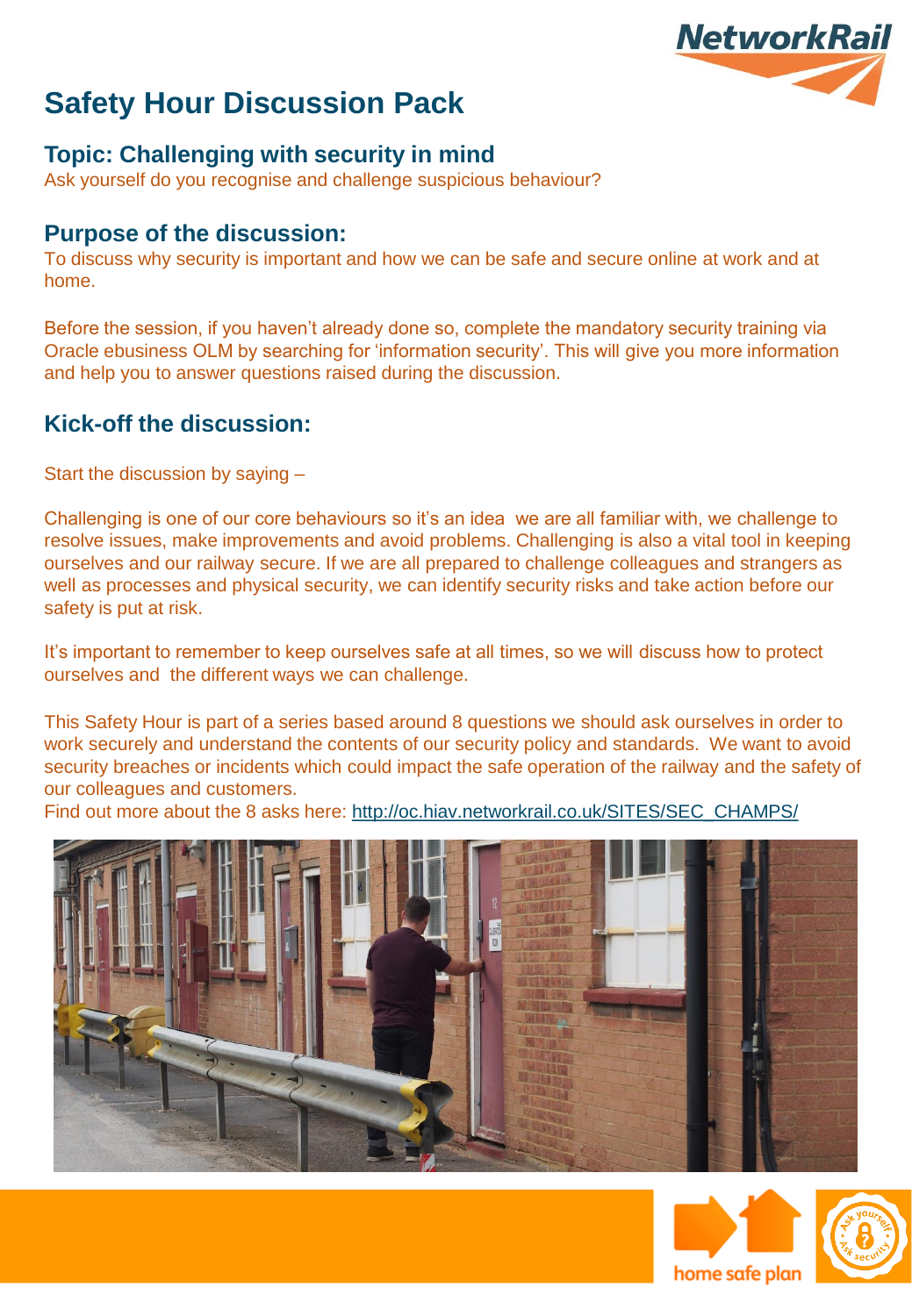

### **Topic: Challenging with security in mind**

Ask yourself do you recognise and challenge suspicious behaviour?

Discussion points: Use below to plan your facilitated discussion. Remember, you don't have to have all the answers – the role of the facilitator is to create an engaging discussion where everyone identifies and commits to solutions.

| <b>Discussion points</b> | <b>Supporting notes</b>                                                                                                                                                                                                                                                                                                                                                                                                                                                                                                                                                                                                                                                                                                                                                                                                                                                                                                                                                           |
|--------------------------|-----------------------------------------------------------------------------------------------------------------------------------------------------------------------------------------------------------------------------------------------------------------------------------------------------------------------------------------------------------------------------------------------------------------------------------------------------------------------------------------------------------------------------------------------------------------------------------------------------------------------------------------------------------------------------------------------------------------------------------------------------------------------------------------------------------------------------------------------------------------------------------------------------------------------------------------------------------------------------------|
| Why should we challenge? | Breaches to our security can occur in a number of ways and be<br>motivated by a variety of reasons. Why might someone want to get<br>past the security of your workplace? What could the safety<br>implications be?<br>Theft?<br>Terrorism?<br>Vandalism?<br>Industrial espionage?<br>$\bullet$<br>Urban exploration?<br>What consequences could result from these types of breaches?<br>Which of these are most relevant to your workplace?<br>Have there been any incidents related to security breaches?<br>Could these have been prevented if someone or something had<br>been challenged earlier?<br>Key messages here are:<br>Challenging can prevent someone who shouldn't be there from<br>putting our safety at risk or stealing or damaging our assets.<br>Considering why someone might want to breach our security<br>can help us to identify risks and make improvements.<br>Keeping our workplaces secure helps keeps us, our<br>colleagues and our customers safe. |



/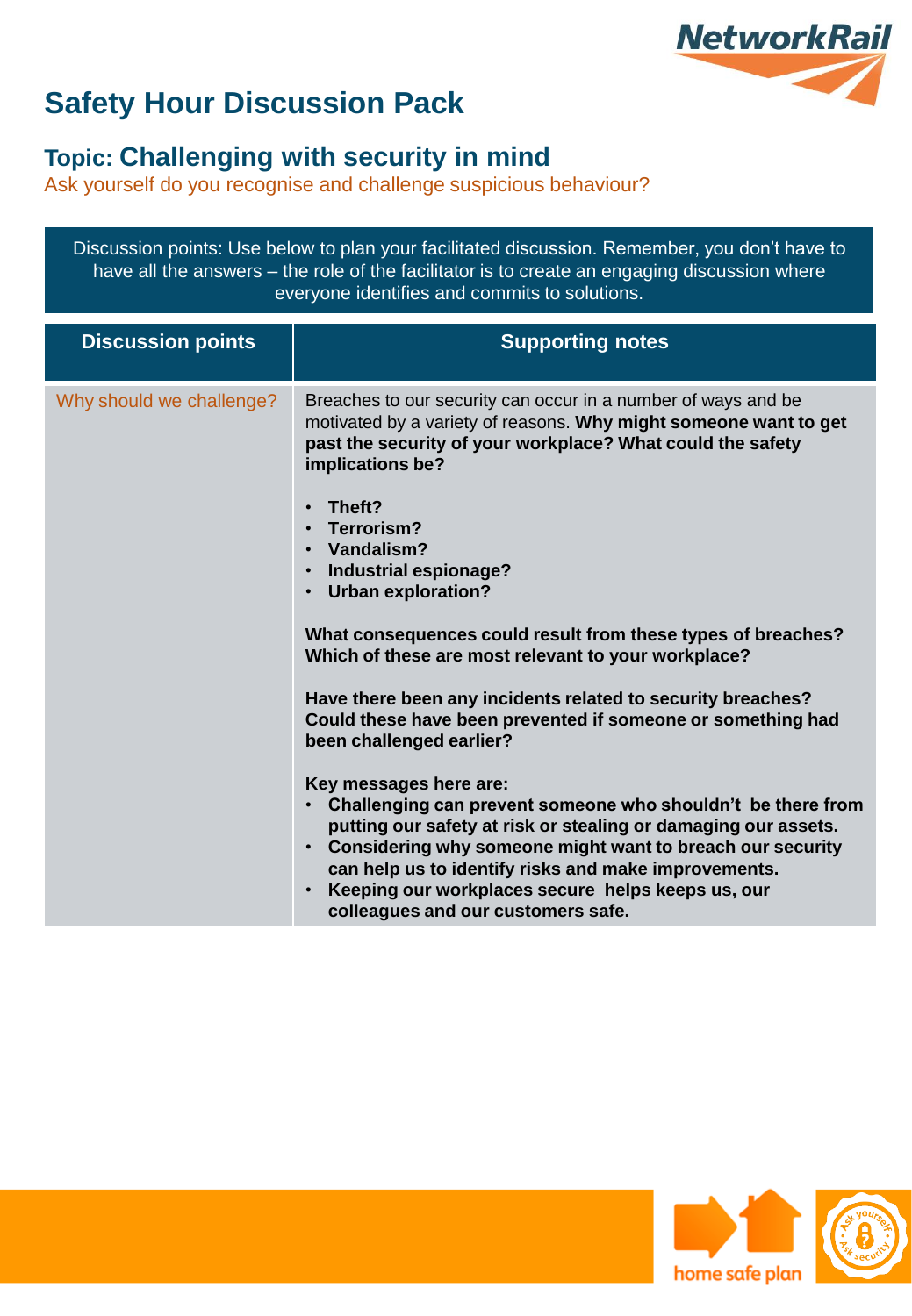

### **Topic: Challenging with security in mind**

Ask yourself do you recognise and challenge suspicious behaviour?

Discussion points: Use below to plan your facilitated discussion. Remember, you don't have to have all the answers – the role of the facilitator is to create an engaging discussion where everyone identifies and commits to solutions.

| <b>Discussion points</b>         | <b>Supporting notes</b>                                                                                                                                                                                                                                                                                                                                                                                                                                                                     |
|----------------------------------|---------------------------------------------------------------------------------------------------------------------------------------------------------------------------------------------------------------------------------------------------------------------------------------------------------------------------------------------------------------------------------------------------------------------------------------------------------------------------------------------|
| Who and when do we<br>challenge? | When a new face appears in your workplace, how do you know<br>they are supposed to be there? What security is in place to stop<br>someone impersonating a colleague and getting past our<br>security? Would we assume someone was authorised if they were<br>wearing high vis or a lanyard?                                                                                                                                                                                                 |
|                                  | Security is different in every workplace but the one thing they all have<br>have in common is people. You are our strongest defence but<br>potentially also our biggest weakness.                                                                                                                                                                                                                                                                                                           |
|                                  | Would you feel comfortable challenging someone and asking who<br>they are and why they are here? Has anyone done this, what was<br>the outcome?                                                                                                                                                                                                                                                                                                                                             |
|                                  | What about challenging the behaviour of your colleagues?<br>Someone propping a secure door open? Not following security<br>procedures?                                                                                                                                                                                                                                                                                                                                                      |
|                                  | What about our physical security? If something is not secure,<br>broken or could be improved this should be challenged before an<br>incident occurs.                                                                                                                                                                                                                                                                                                                                        |
|                                  | Key messages here are:<br>Be confident challenging people you don't know, take steps to<br>keep yourself safe<br>Be open to being challenged yourself<br>$\bullet$<br>We should all work securely to keep everyone safe, if a<br>$\bullet$<br>colleague is not acting securely, talk to them or take action<br>Think about what the risks are in your workplace<br>$\bullet$<br>Keeping yourself safe is your first consideration, do not put<br>$\bullet$<br>your personal safety at risk. |